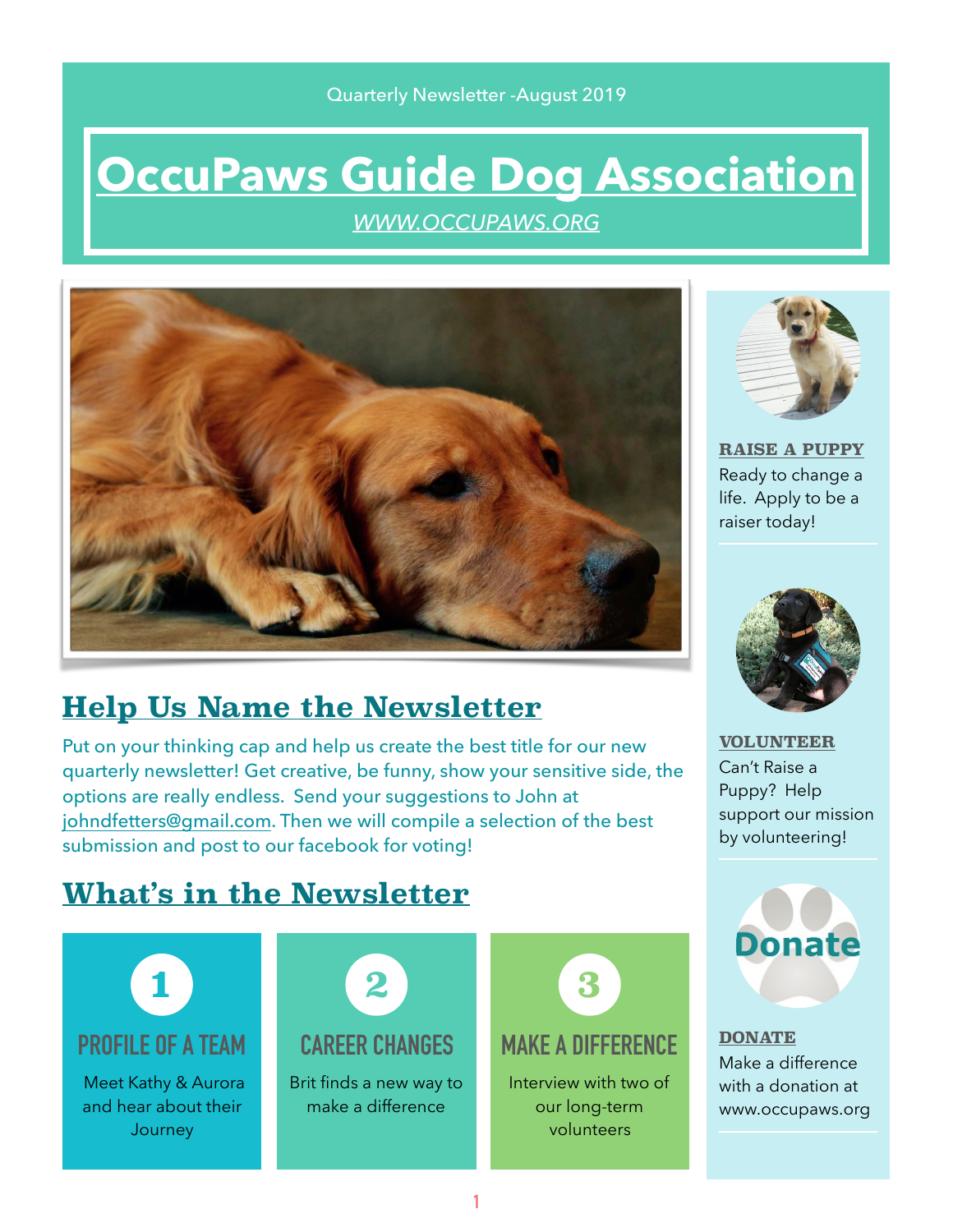# **Meet Kathy & Aurora**

We asked Kathy questions about her experience with OccuPaws and Aurora

#### **How has having your guide dog changed your life?**

 Aurora loves to learn new routes, is smart, loves to play (which helps to keep us laughing), and helps to connect me with others who may otherwise shy away from me & a white cane. We can do away with morning alarms – because the dog's tummy will always wake up at about the same time every day! Love those little puppy whimpers that say, hey guys, time to get up now – right? I travel some for work and Aurora keeps me safe in unfamiliar environments. She is quick to pick up on finding our hotel room, the office building, our desk at the office, co-worker's desks or offices, etc.

#### **What has your experience with OccuPaws been like?**

From day 1, Barb & Mark pulled me into this family. The customized training in our home environment is superior. Upon graduation, we are a safe and knowledgeable team. We know where we are going. No need to return home from a campus across the country left alone to figure out how to find Internal Medicine or Complimentary Medicine in our clinic because we learned all of that with our Guide Dog Mobility Instructor at our side. We have excellent support when post-graduation questions come up. Help is a phone call away.



## **"This organization is a family, helping everyone through this journey we call life." Kathy Ducat**

#### **Any advice or comments for our volunteer raisers and sitters?**

Thank you for getting to know our working teams. It is an extension of graduation which may be the last time a raiser interacted with the pup they raised. It is also a way for handlers to help show our appreciation and the celebrations of this amazing relationship.

## *Thanks to Kathy & Aurora for giving us a little peek into their life as a working team!*

## **[PUPTOBERFEST](https://occupaws.org/events/3rd-annual-puptoberfest/) - OUR BIGGEST FUNDRAISER OF THE YEAR**

Puptoberfest is Sunday, September 8th at Wisconsin Brewing Company. This FREE to the public event will run from Noon -5pm and have live music from the Red Hot Dogs, Raffle Items, Food, Drinks, Family Fun, and of course gives you the opportunity to help support OccuPaws in our mission to create new guide dog teams!

How You Can Help: Volunteer at the event - Donate items for the raffle - Become an Event Sponsor -or just come join the fun on Sept. 8th!

**[Puptoberfest Flyer](https://occupaws.org/events/3rd-annual-puptoberfest/) [Donation Link](https://occupaws.org/how-to-help/donate/) [Volunteer Link](https://occupaws.org/how-to-help/)**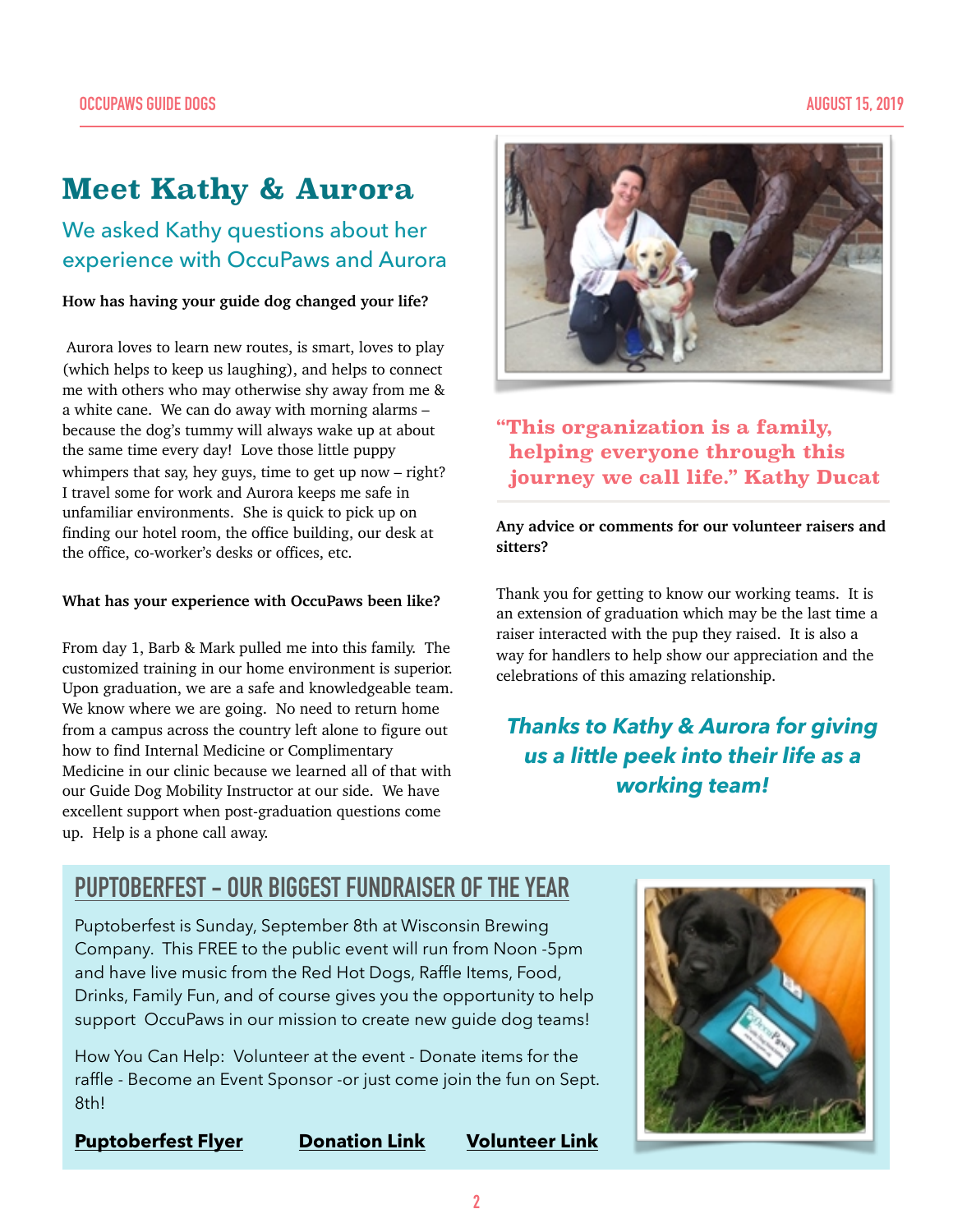## **CHANGING CAREERS - A Success Story**

## From Guide Dog to K9 Officer Sir Britford

Meet Brit, a high spirited, year and half old yellow lab. He started his life at Captains Labs and came to OccuPaws for guide dog training. He spent his early days training and growing to be a guide dog for OccuPaws. Bob and Joanne worked with him, taught him his name and spent time getting him ready for guide dog training. He then went to Oxford prison where the inmates reinforced what he already knew and continued his training to be a guide dog. Brit never really enjoyed that work. He would bark in his crate and was a very powerful dog. He did like going places and meeting the people and had fun when he went to Southwest Wisconsin Technical College with Kris. It was



decided that a guide dog career was not for him and he was released from the program and career changed.

He came to live with Jim and Kris Schoville which he enjoyed. Fast forward to May 2019 when a phone call came to OccuPaws from the Enfield Connecticut Police Department. They were looking to add a fourth K9 officer who could be trained for narcotics and search and rescue. Brit immediately came to mind and it was determined that he could be just what they were looking for and Brit needed a purpose in his life. Brit was flown to Connecticut where he began his training at the Connecticut Police Academy in Meriden, Connecticut. Officer Bartolucci of the Enfield Connecticut Police Department was chosen to be Brit's handler. Over the next 12 weeks, they worked together to be a team and on July 26, 2019 – Officers Brit and Bartolucci graduated from the Connecticut Police Academy as a new narcotics team. Kris and Jim Schoville went to Connecticut and represented OccuPaws at Brit's graduation and enjoyed spending some time with Brit and his family.

*"K9 Officer Britford and Officer Bartolucci have already had several arrests involving narcotics - all due to Brit's narcotic sniffing ability. From Guide dog in training to K9 Officer. Raising a Puppy and Changing a life - One dog at a time."* 

**-Kris Schoville**